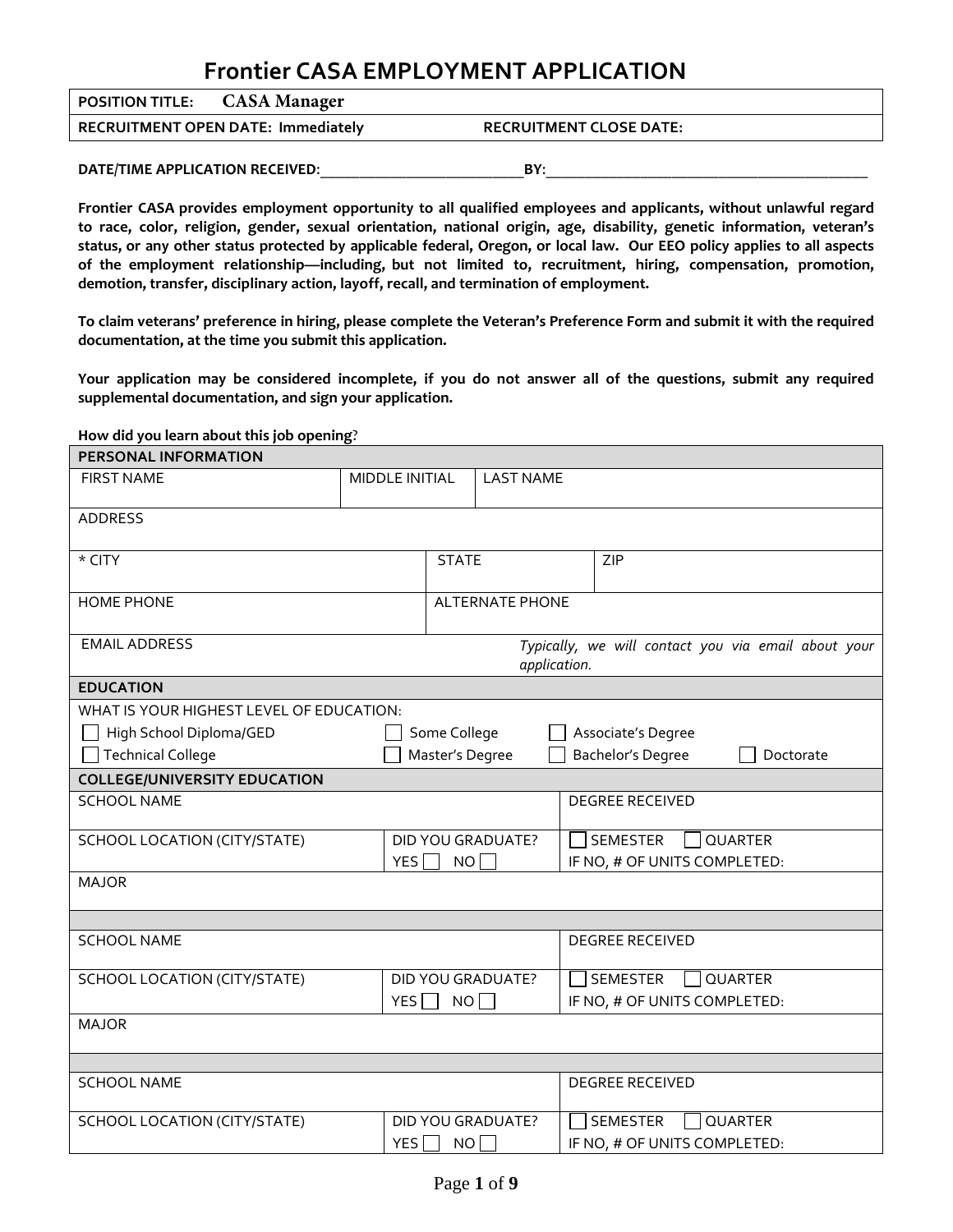| <b>MAJOR</b>                                    |                          |                                                  |
|-------------------------------------------------|--------------------------|--------------------------------------------------|
| <b>PROFESSIONAL CERTIFICATES &amp; LICENSES</b> |                          |                                                  |
| <b>TYPE</b>                                     | DATE ISSUED (MONTH/YEAR) | <b>DATE</b><br><b>EXPIRATION</b><br>(MONTH/YEAR) |
| <b>LICENSE NUMBER</b>                           | <b>ISSUING AGENCY</b>    |                                                  |
|                                                 |                          |                                                  |
| <b>TYPE</b>                                     | DATE ISSUED (MONTH/YEAR) | <b>DATE</b><br><b>EXPIRATION</b><br>(MONTH/YEAR) |
| <b>LICENSE NUMBER</b>                           | <b>ISSUING AGENCY</b>    |                                                  |

**Please list your current or most recent job first; then go backwards, for up to 10 years of employment. Use as many blocks as needed for your work history. If more blocks are needed, please provide an attachment. If you have volunteer work, or other unpaid work that is directly relevant to the position you are applying for, you are welcome to include that information. Please do not substitute "See Resume."**

| <b>WORK HISTORY - #1</b>        |                               |                                 |                                      |  |
|---------------------------------|-------------------------------|---------------------------------|--------------------------------------|--|
| <b>EMPLOYER</b><br><b>DATES</b> |                               | POSITION TITLE                  |                                      |  |
| From<br>To                      |                               |                                 |                                      |  |
| <b>ADDRESS</b>                  | <b>CITY</b>                   |                                 | <b>STATE</b>                         |  |
| <b>COMPANY WEBSITE</b>          | PHONE NUMBER                  |                                 | <b>SUPERVISOR (NAME &amp; TITLE)</b> |  |
| HOURS WORKED PER WEEK           | MONTHLY SALARY OR HOURLY RATE | YES $\Box$<br>NO                | MAY WE CONTACT THIS EMPLOYER?        |  |
| <b>DUTIES</b>                   |                               |                                 |                                      |  |
|                                 |                               |                                 |                                      |  |
| <b>REASON FOR LEAVING</b>       |                               |                                 |                                      |  |
| <b>WORK HISTORY - #2</b>        |                               |                                 |                                      |  |
| <b>DATES</b><br>From<br>To      | <b>EMPLOYER</b>               | POSITION TITLE                  |                                      |  |
| <b>ADDRESS</b>                  | <b>CITY</b>                   |                                 | <b>STATE</b>                         |  |
| <b>COMPANY WEBSITE</b>          | PHONE NUMBER                  |                                 | <b>SUPERVISOR (NAME &amp; TITLE)</b> |  |
| HOURS WORKED PER WEEK           | MONTHLY SALARY OR HOURLY RATE | YES $\Gamma$<br>NO <sub>1</sub> | MAY WE CONTACT THIS EMPLOYER?        |  |
| <b>DUTIES</b>                   |                               |                                 |                                      |  |
|                                 |                               |                                 |                                      |  |
| <b>REASON FOR LEAVING</b>       |                               |                                 |                                      |  |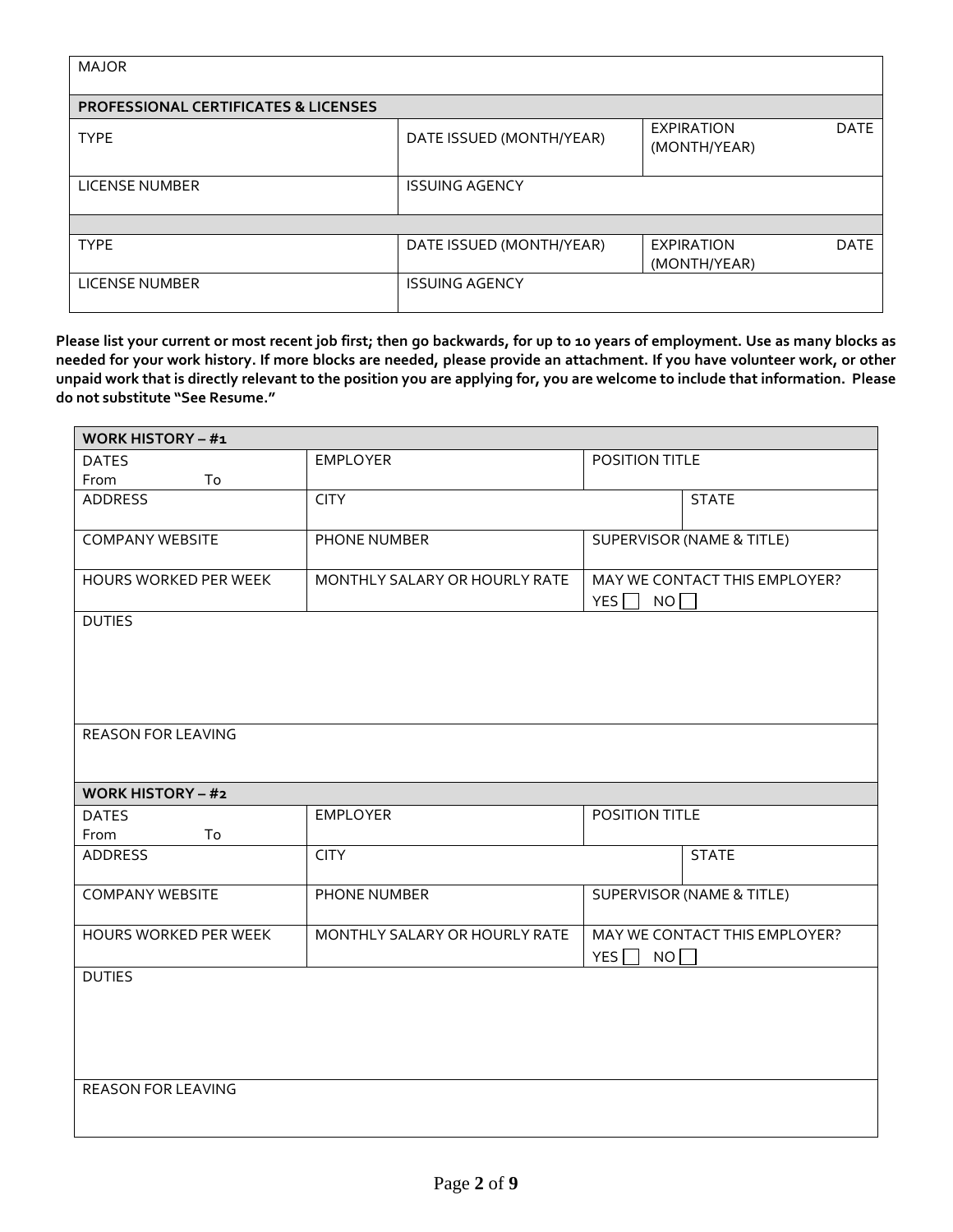| WORK HISTORY – $#_3$                       |                               |                                                   |  |  |
|--------------------------------------------|-------------------------------|---------------------------------------------------|--|--|
| <b>DATES</b>                               | <b>EMPLOYER</b>               | POSITION TITLE                                    |  |  |
| From<br>To                                 |                               |                                                   |  |  |
| <b>ADDRESS</b>                             | <b>CITY</b>                   | <b>STATE</b>                                      |  |  |
| <b>COMPANY WEBSITE</b>                     | PHONE NUMBER                  | SUPERVISOR (NAME & TITLE)                         |  |  |
| HOURS WORKED PER WEEK                      | MONTHLY SALARY OR HOURLY RATE | MAY WE CONTACT THIS EMPLOYER?<br>$N$ O<br>YES     |  |  |
| <b>DUTIES</b>                              |                               |                                                   |  |  |
| <b>REASON FOR LEAVING</b>                  |                               |                                                   |  |  |
| <b>WORK HISTORY - #4</b>                   |                               |                                                   |  |  |
| <b>DATES</b><br>From<br>To                 | <b>EMPLOYER</b>               | POSITION TITLE                                    |  |  |
| <b>ADDRESS</b>                             | <b>CITY</b>                   | <b>STATE</b>                                      |  |  |
| <b>COMPANY WEBSITE</b>                     | PHONE NUMBER                  | <b>SUPERVISOR (NAME &amp; TITLE)</b>              |  |  |
| HOURS WORKED PER WEEK                      | MONTHLY SALARY OR HOURLY RATE | MAY WE CONTACT THIS EMPLOYER?<br>YES $\Box$<br>NO |  |  |
| <b>DUTIES</b><br><b>REASON FOR LEAVING</b> |                               |                                                   |  |  |
| WORK HISTORY – $#_5$                       |                               |                                                   |  |  |
| <b>DATES</b><br>From<br>To                 | <b>EMPLOYER</b>               | POSITION TITLE                                    |  |  |
| ADDRESS                                    | <b>CITY</b>                   | <b>STATE</b>                                      |  |  |
| <b>COMPANY WEBSITE</b>                     | PHONE NUMBER                  | SUPERVISOR (NAME & TITLE)                         |  |  |
| HOURS WORKED PER WEEK                      | MONTHLY SALARY OR HOURLY RATE | MAY WE CONTACT THIS EMPLOYER?<br>NO<br>YES        |  |  |
| <b>DUTIES</b><br>REASON FOR LEAVING        |                               |                                                   |  |  |
|                                            |                               |                                                   |  |  |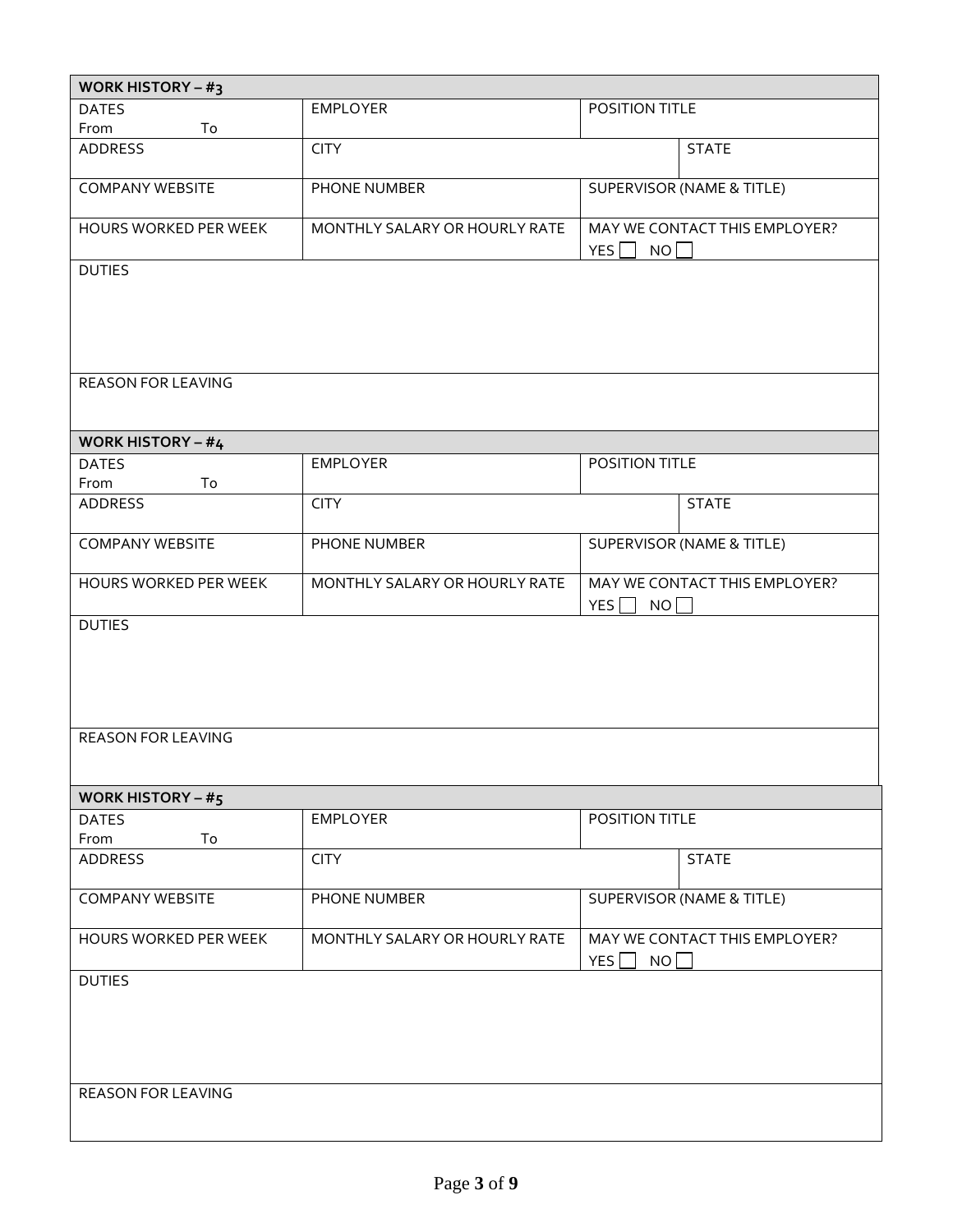| <b>WORK HISTORY – #6</b>     |                               |                                            |  |  |
|------------------------------|-------------------------------|--------------------------------------------|--|--|
| <b>DATES</b>                 | <b>EMPLOYER</b>               | POSITION TITLE                             |  |  |
| To<br>From                   |                               |                                            |  |  |
| <b>ADDRESS</b>               | <b>CITY</b>                   | <b>STATE</b>                               |  |  |
| <b>COMPANY WEBSITE</b>       | <b>PHONE NUMBER</b>           | SUPERVISOR (NAME & TITLE)                  |  |  |
| <b>HOURS WORKED PER WEEK</b> | MONTHLY SALARY OR HOURLY RATE | MAY WE CONTACT THIS EMPLOYER?<br>YES<br>NO |  |  |
| <b>DUTIES</b>                |                               |                                            |  |  |
| <b>REASON FOR LEAVING</b>    |                               |                                            |  |  |

| <b>OFFICE SKILLS</b>                                     |                                                                                                                                                                  |                                                                                            |  |  |
|----------------------------------------------------------|------------------------------------------------------------------------------------------------------------------------------------------------------------------|--------------------------------------------------------------------------------------------|--|--|
| <b>OFFICE SKILLS:</b>                                    |                                                                                                                                                                  |                                                                                            |  |  |
|                                                          |                                                                                                                                                                  |                                                                                            |  |  |
| <b>COMPUTER SKILLS - Windows Programs</b>                |                                                                                                                                                                  |                                                                                            |  |  |
| * MICROSOFT<br><b>WORD</b><br><b>EXPERIENCE</b>          | NO EXPERIENCE<br>BEGINNER (Typing letters/memos)<br>INTERMEDIATE (Mail merge, tables,<br>forms)<br>ADVANCED<br>(Styles,<br>graphics,<br>publications)            | BRIEFLY EXPLAIN<br><b>HOW</b><br>YOU<br><b>GAINED</b><br><b>YOUR</b><br><b>EXPERIENCE:</b> |  |  |
| * MICROSOFT<br><b>EXCEL</b><br><b>EXPERIENCE</b>         | NO EXPERIENCE<br>BEGINNER (Enter data, sorting data)<br><b>INTERMEDIATE</b><br>(Formulas,<br>charts/graphics)<br>ADVANCED (Linked sheets/import<br>data)         | BRIEFLY EXPLAIN<br>HOW<br>YOU<br><b>GAINED</b><br><b>YOUR</b><br><b>EXPERIENCE:</b>        |  |  |
| * MICROSOFT<br><b>ACCESS</b><br><b>EXPERIENCE</b>        | <b>NO EXPERIENCE</b><br>BEGINNER (Enter data in a table)<br><b>INTERMEDIATE</b><br>(Create<br>tables/queries)<br>ADVANCED<br>(Design<br>custom<br>forms/reports) | BRIEFLY EXPLAIN<br>HOW YOU<br><b>GAINED</b><br><b>YOUR</b><br>EXPERIENCE:                  |  |  |
| * OTHER:                                                 | NO EXPERIENCE<br><b>BEGINNER</b><br><b>INTERMEDIATE</b><br>ADVANCED                                                                                              | BRIEFLY DESCRIBE OTHER COMPUTER SKILLS:                                                    |  |  |
|                                                          |                                                                                                                                                                  |                                                                                            |  |  |
| LANGUAGES OTHER THAN ENGLISH THAT YOU ARE PROFICIENT IN: |                                                                                                                                                                  |                                                                                            |  |  |
| LANGUAGE                                                 | <b>SPEAK</b><br><b>READ</b><br><b>WRITE</b>                                                                                                                      | LANGUAGE<br><b>SPEAK</b><br><b>READ</b><br><b>WRITE</b>                                    |  |  |

**Do you have any special skills, qualifications, or licenses not already mentioned, which may be useful in the position for which you are applying:**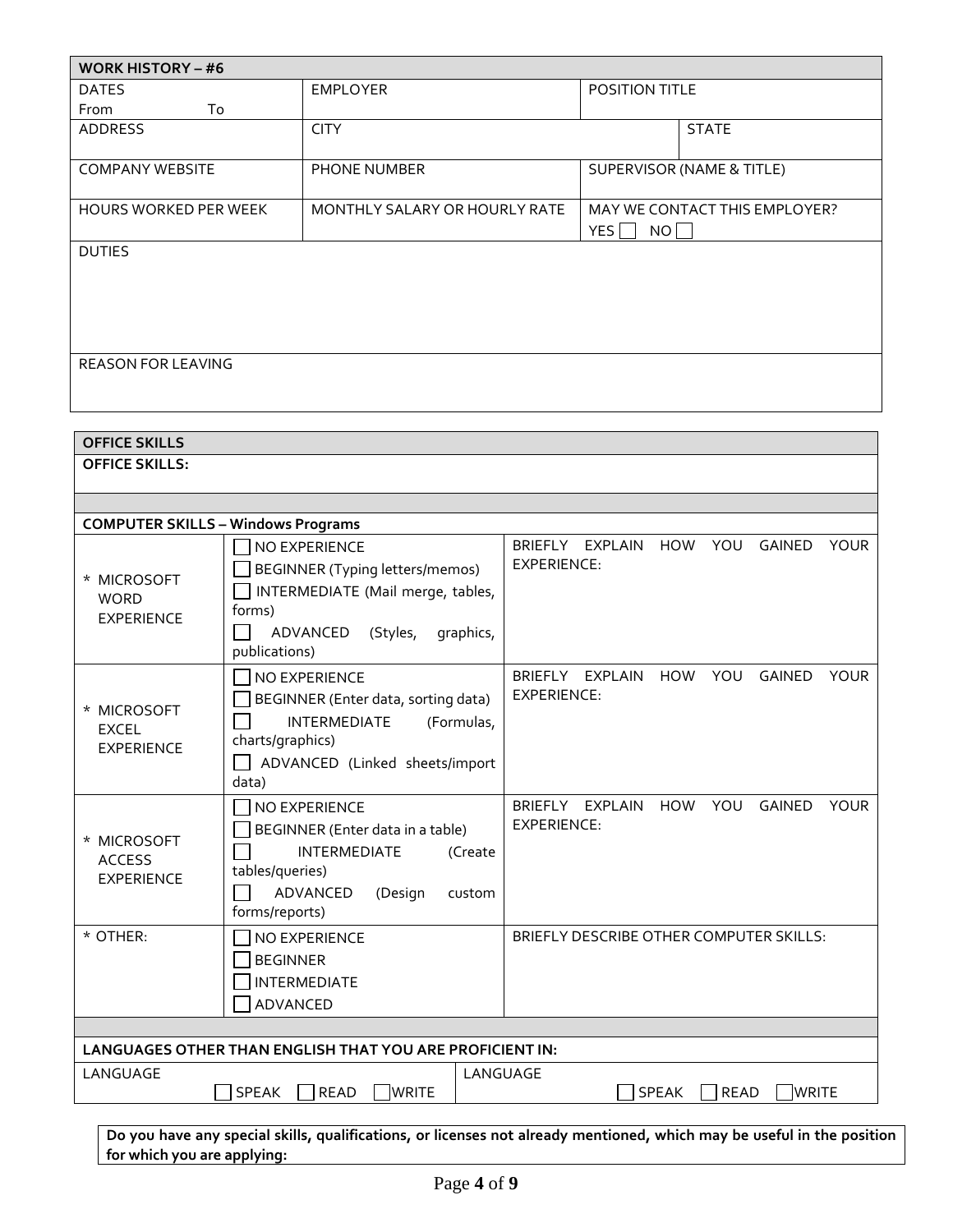|    | <b>SUPPLEMENTAL QUESTIONS</b>                                                                                                                   |  |  |
|----|-------------------------------------------------------------------------------------------------------------------------------------------------|--|--|
| 1. | Date you are available to start:                                                                                                                |  |  |
|    | <b>YES</b><br><b>NO</b><br>Are you willing and able to travel occasionally?                                                                     |  |  |
| 2. |                                                                                                                                                 |  |  |
| 3. | Please describe how you proof your own work, for accuracy and efficiency.                                                                       |  |  |
|    |                                                                                                                                                 |  |  |
|    |                                                                                                                                                 |  |  |
|    |                                                                                                                                                 |  |  |
|    |                                                                                                                                                 |  |  |
|    |                                                                                                                                                 |  |  |
| 4. | Which of the following best describes your level of experience coordinating or administering a program,<br>department or other business entity? |  |  |
|    | Less than 1 year                                                                                                                                |  |  |
|    | 1 to 2 years                                                                                                                                    |  |  |
|    | 3 to 6 years                                                                                                                                    |  |  |
|    | 7 to 10 years                                                                                                                                   |  |  |
|    | More than 10 years                                                                                                                              |  |  |
|    | None of the above                                                                                                                               |  |  |
| 5. | Based on your answer to #4, please describe your experience coordinating or administering a program,<br>department or other business entity:    |  |  |
|    |                                                                                                                                                 |  |  |
|    |                                                                                                                                                 |  |  |
|    |                                                                                                                                                 |  |  |
|    |                                                                                                                                                 |  |  |
|    |                                                                                                                                                 |  |  |
|    | 6. Please describe why you want to work for Frontier CASA, in the position you are applying for.                                                |  |  |
|    |                                                                                                                                                 |  |  |
|    |                                                                                                                                                 |  |  |
|    |                                                                                                                                                 |  |  |
|    |                                                                                                                                                 |  |  |
|    |                                                                                                                                                 |  |  |
|    |                                                                                                                                                 |  |  |
|    |                                                                                                                                                 |  |  |
|    | 7. Please describe your experience working with or managing volunteers.                                                                         |  |  |
|    |                                                                                                                                                 |  |  |
|    |                                                                                                                                                 |  |  |
|    |                                                                                                                                                 |  |  |
|    |                                                                                                                                                 |  |  |
|    |                                                                                                                                                 |  |  |
|    |                                                                                                                                                 |  |  |
|    |                                                                                                                                                 |  |  |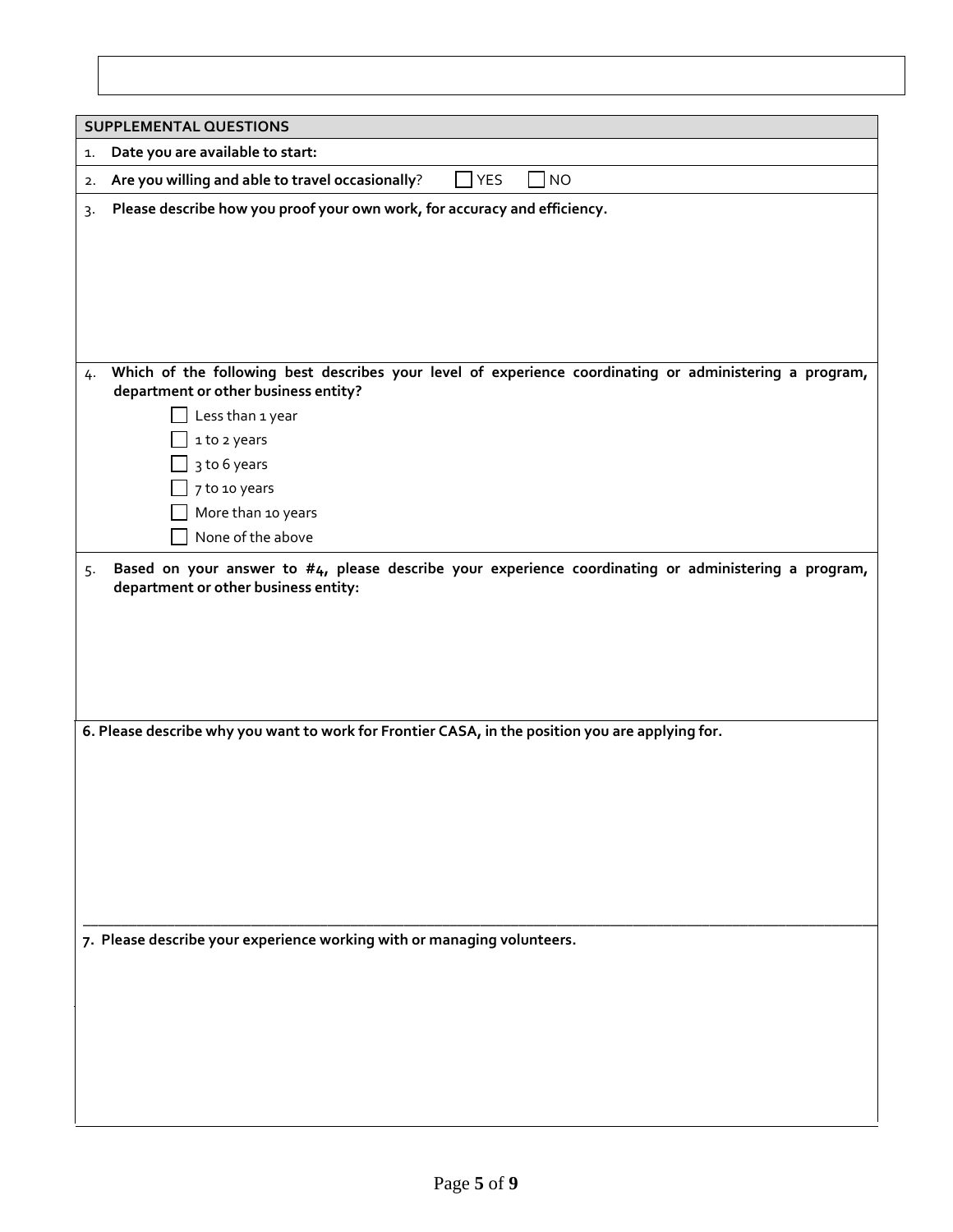# **\* ATTACHMENTS TO THE JOB APPLICATION FORM**

Cover Letter

Resume

Authorization to Release Information

Veterans' Preference Form and Documentation, if applicable

List other attachments you are providing (please limit your attachments to documents relevant to the job you are applying for):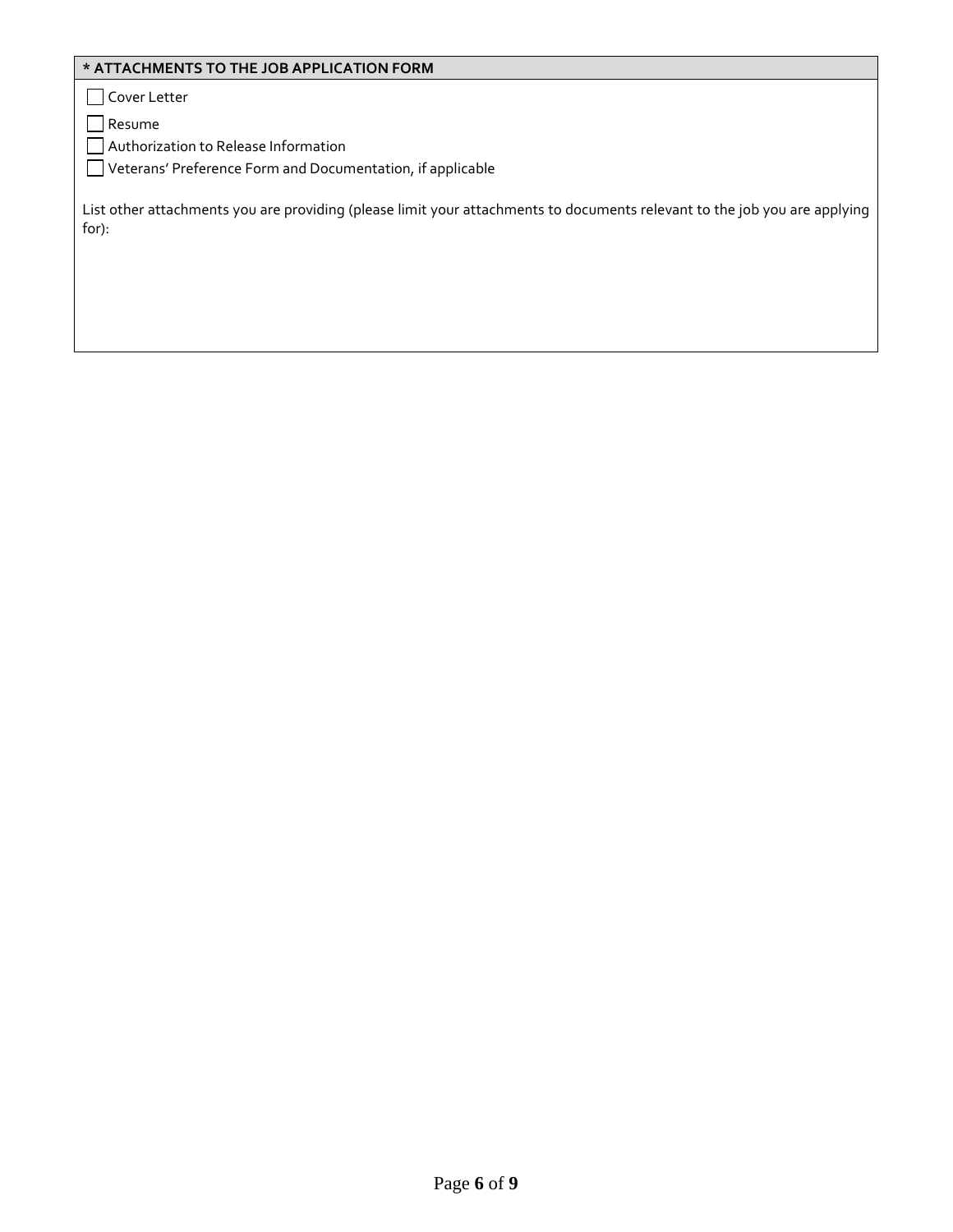# **UNDERSTANDING AND ASSURANCES**

# **PLEASE READ THE FOLLOWING STATEMENTS CAREFULLY AND INDICATE YOUR UNDERSTANDING AND ACCEPTANCE BY SIGNING IN THE SPACE PROVIDED.**

- 1. I understand that any misrepresentation or omission, as well as any misleading statements or omissions of application information, attachments, or supporting documents may result in denial of employment or if already hired, then termination. And, I understand that I may be required to verify any and all information submitted.
- 2. I understand that as a condition of employment, I will be required to provide legal proof of authorization to work in the U.S.
- 3. I understand that as allowed by law and policy Frontier CASA may check my criminal background information, DMV information, references, education, certification, and/or any other source of information that might provide information about my suitability and qualifications for employment with Frontier CASA. I understand that as the recruitment progresses I may be required to provide additional information in order that a thorough background check can be completed.
- 4. As allowed by law and policy I agree to undergo any drug and/or alcohol testing that Frontier CASA may require.
- 5. I certify that I have fully, accurately, and completely answered all questions, and have given all information requested in the application materials. I certify that I have not withheld any information relative to my application for employment. I understand that any wrong or incomplete information in my application materials may disqualify me for further consideration of employment, or, if discovered after I am hired, may be grounds for my dismissal.
- 6. I understand that all application-related information is subject to verification by Frontier CASA, and hereby give my consent to Frontier CASA to investigate my background and qualifications using any means, sources, and outside investigators at its disposal.
- 7. I understand that submission of this application does not necessarily mean that I will be hired. I understand and agree that, if hired, my employment relationship with Frontier CASA will be "at-will". That means that either I or Frontier CASA may terminate this relationship at any time, for any reason, with or without cause or notice.
- 8. I authorize any of the persons or organizations referenced in this application, otherwise provided by me, otherwise provided by any person as developed through my employers and/or references, or otherwise provided by any other source, to give you any and all information concerning my previous employment, education, character, or any other information they might have, personal or otherwise, with regards to any of the subjects covered in my application materials. I release all such parties from all liability from any damages which may result from furnishing such information.

I understand that this completed application, and any other materials submitted, are the property of Frontier CASA and will not be returned. I understand that I must notify Frontier CASA of any changes to my contact information.

I have read and understand the above information.

**X**\_\_\_\_\_\_\_\_\_\_\_\_\_\_\_\_\_\_\_\_\_\_\_\_\_\_\_\_\_\_\_\_\_\_\_\_\_\_\_\_\_\_\_\_\_\_\_\_\_\_\_\_\_ \_\_\_\_\_\_\_\_\_\_\_\_\_\_\_\_\_\_\_\_\_\_

Applicant's Signature Date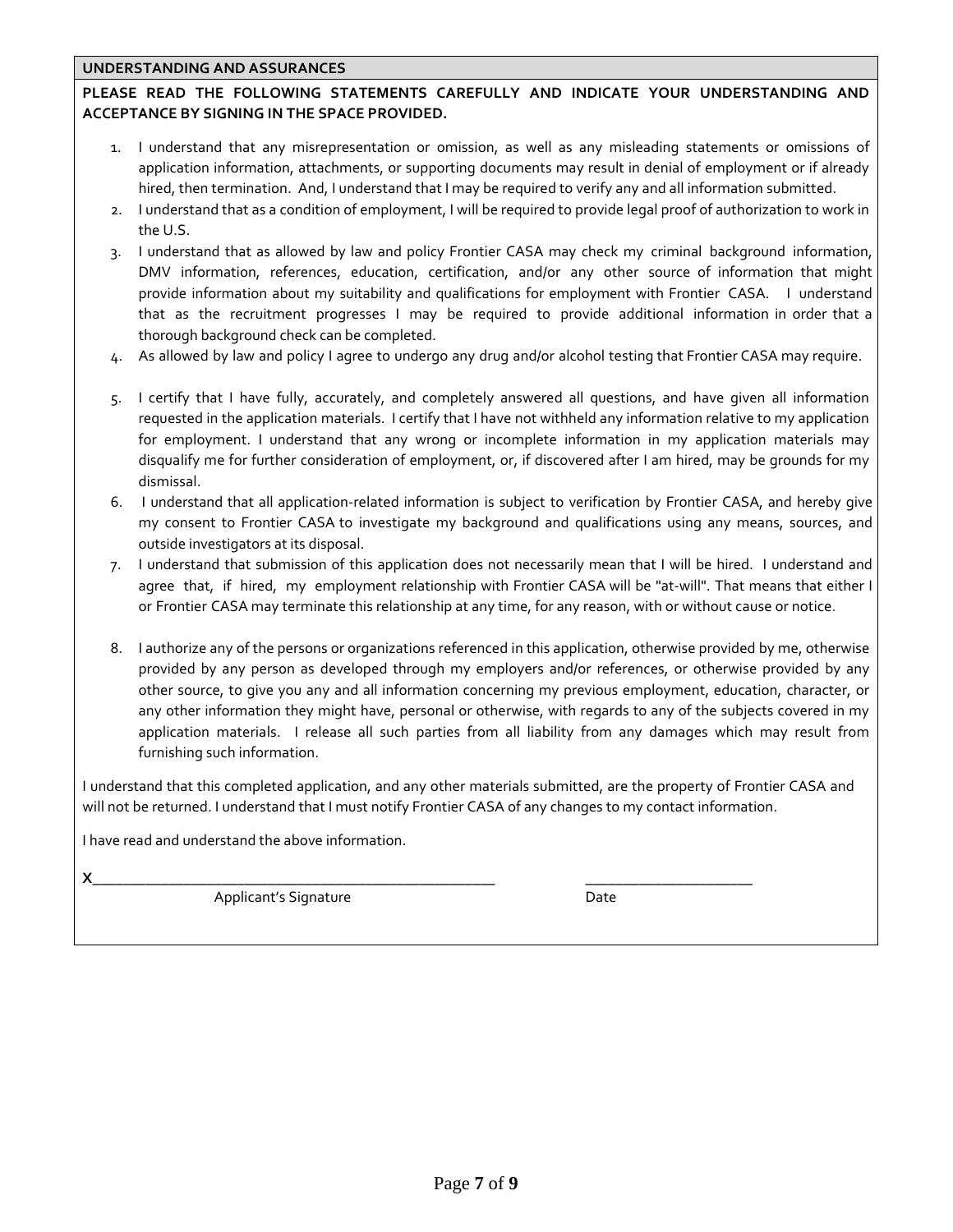#### **AUTHORIZATION TO RELEASE INFORMATION**

I understand that this document, signed by me, authorizes Frontier CASA, or its representative, to investigate my background information, employment records, and any other records necessary to determine job-related qualifications for a position within Frontier CASA.

I hereby release all parties and persons from all liability and/or claims, now or in the future, arising from the furnishing of any information concerning my employment history, work performance, background information, character, education, training and any other employment investigation information, including good faith expressions of opinion, to Frontier CASA, or its representative, as requested.

I further agree not to sue Frontier CASA, or any and all other persons providing information for my suitability to perform the job I have applied for, as a result of the furnishing of any information, including good faith expressions of opinion, to Frontier CASA.

I understand and agree that any information released to Frontier CASA is done so in the strictest confidence and shall not be released to me, unless required by law to do so, even if I am rejected for employment.

\_\_\_\_\_\_\_\_\_\_\_\_\_\_\_\_\_\_\_\_\_\_\_\_\_

Applicant's Name (PRINT)

Other Last Names Used

Applicant's Signature

Date